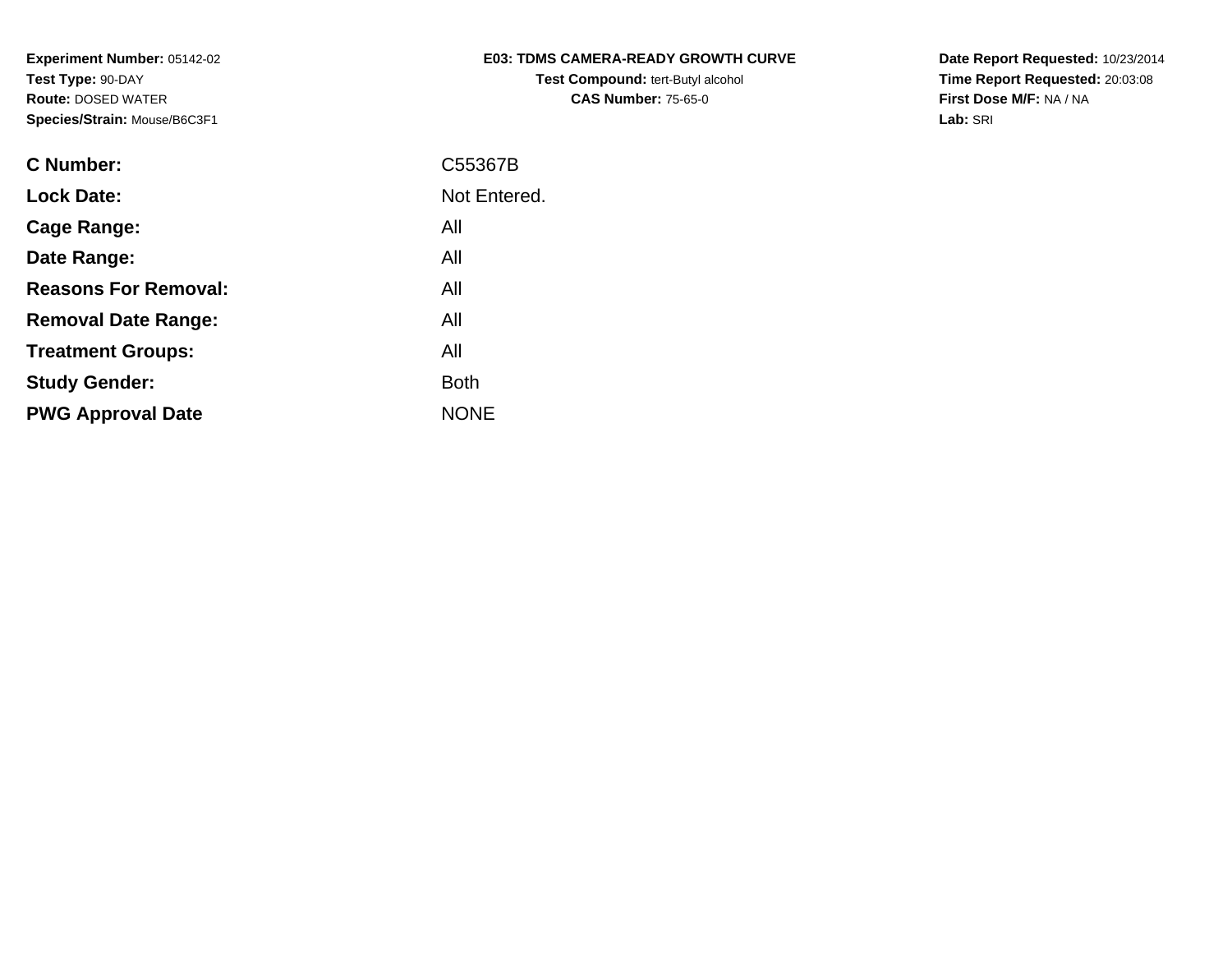#### **E03: TDMS CAMERA-READY GROWTH CURVE**

**Test Compound:** tert-Butyl alcohol **CAS Number:** 75-65-0

**Date Report Requested:** 10/23/2014**Time Report Requested:** 20:03:08**First Dose M/F:** NA / NA**Lab:** SRI

**MALE** 

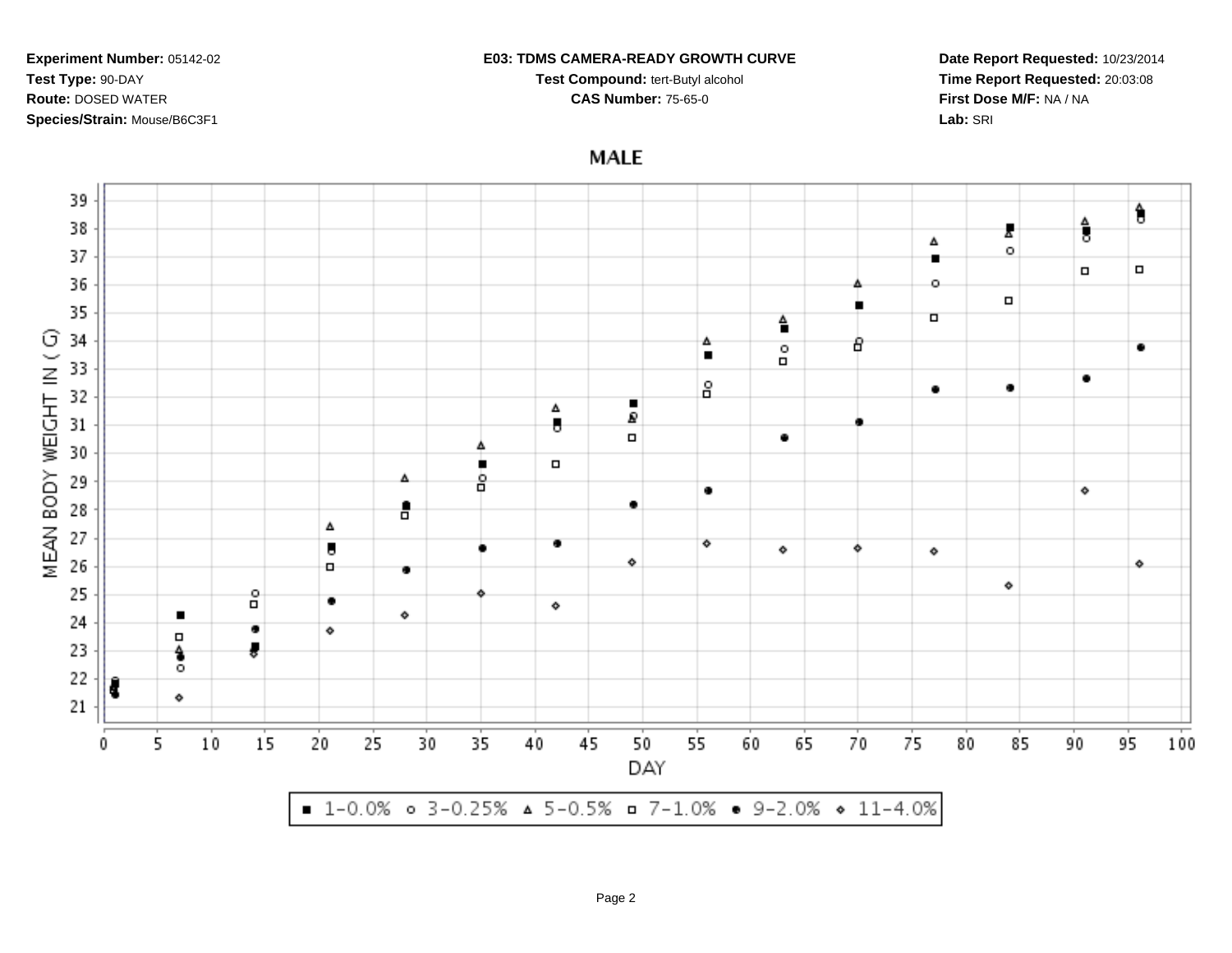## **E03: TDMS CAMERA-READY GROWTH CURVE**

**Test Compound:** tert-Butyl alcohol **CAS Number:** 75-65-0

\*\*\*END OF MALE DATA\*\*\*

**Date Report Requested:** 10/23/2014**Time Report Requested:** 20:03:08**First Dose M/F:** NA / NA**Lab:** SRI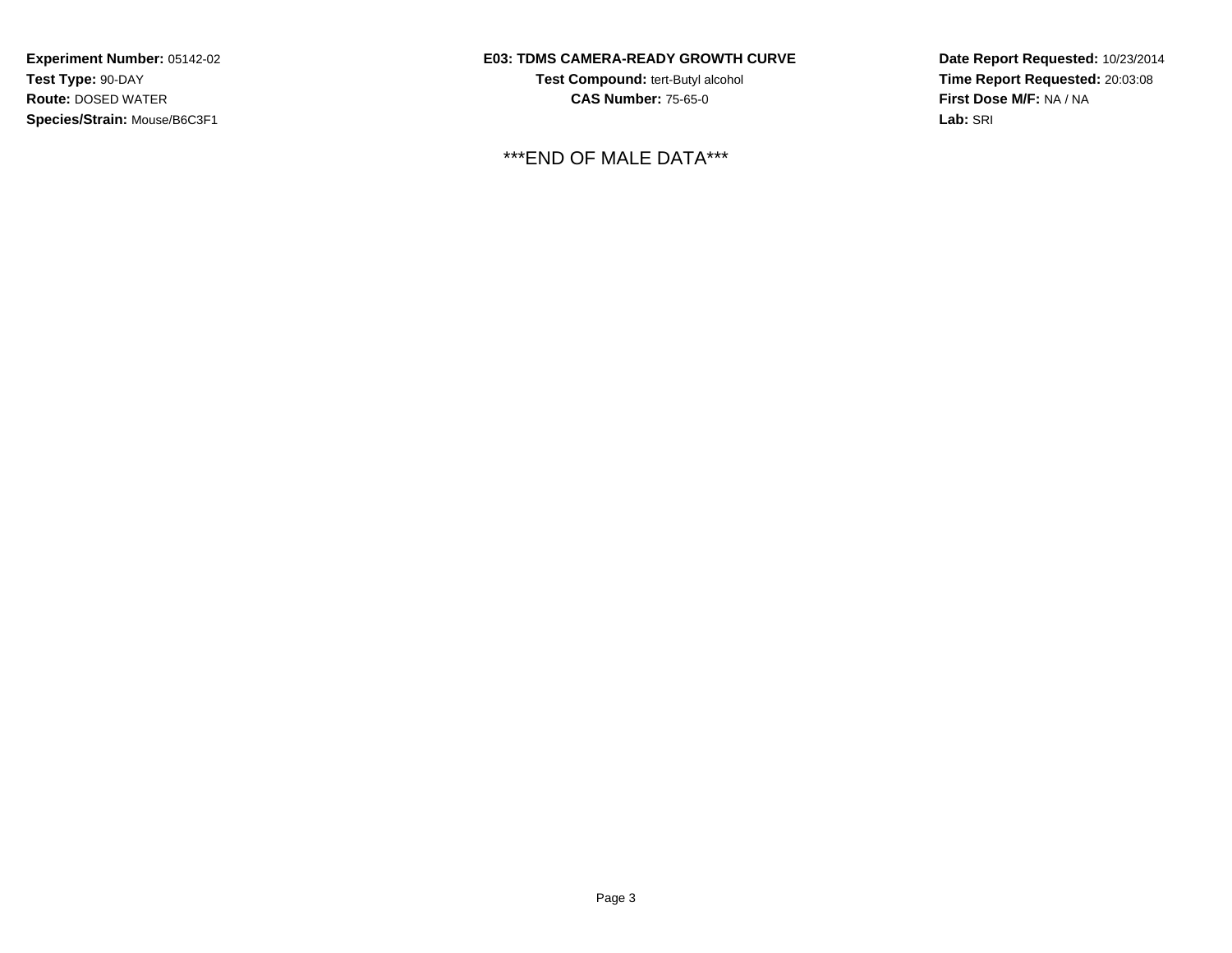#### **E03: TDMS CAMERA-READY GROWTH CURVE**

**Test Compound:** tert-Butyl alcohol **CAS Number:** 75-65-0

**Date Report Requested:** 10/23/2014**Time Report Requested:** 20:03:08**First Dose M/F:** NA / NA**Lab:** SRI

# **FEMALE**